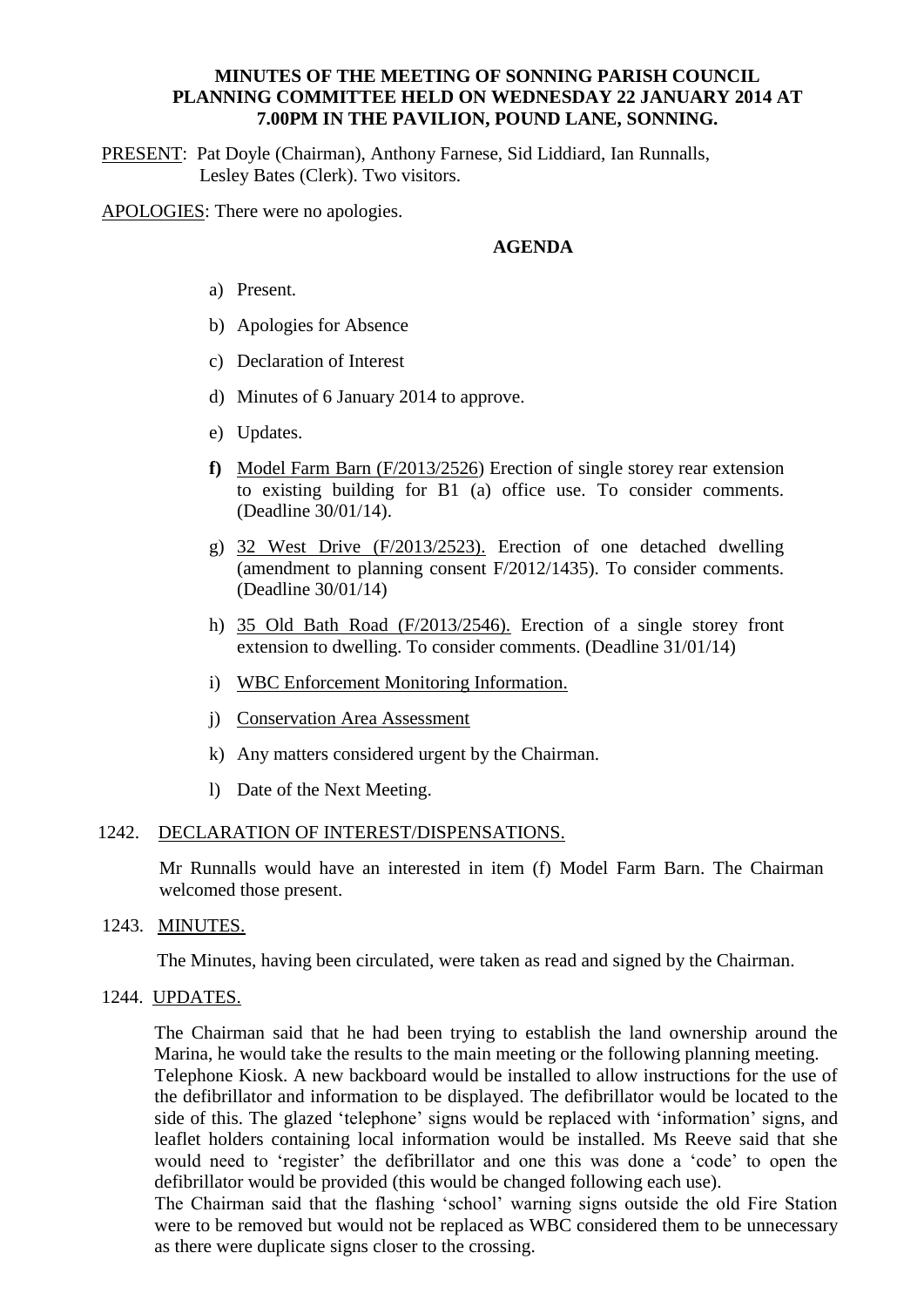# 1244. UPDATES (Cont'd).

A FOI request had been made to WBC asking to see any papers relating to the S106 agreement for the Fire Station and the report where the S106 contribution had been reduced from £160,000 to zero.

A new guide for listed buildings was to be published by the government in April 2014 and also new terms for applications for Certificate of Lawfulness.

The Chairman and Mr Liddiard had attended the major Projects meeting at WBC. It would be necessary to carry out works to the bridge over the A4, which provided access to Thames Valley Park from the A329 (M), which would take three plus three weeks. Although Sonning Bridge had been opened once the floods had subsided, a section of the road between the Sonning Eye mini-roundabout and the gravel works was now one way due to subsidence. Temporary traffic lights were in place but this was causing traffic gridlock. Lafarge now had permission to extend their gravel extraction which would only increase traffic problems in Henley and Reading.

## 1245. MODEL FARM BARN (F/2013/2526).

Mr Liddiard said the existing development was nicely done and the site looked good. The proposed extension was behind the garage of the adjoining property and it was to accommodate B1 storage associated with the existing business use. Mr Liddiard questioned if this should be B8 but it was agreed that B1 was correct. The proposed hours of use were between 7.30am and 6.00pm, which was considered to be antisocial due to the proximity to two habitable dwellings. It was also noted that a condition of the original approval (F/2008/2387) was for a footpath to be installed to link the site to the bus stop on the A4 but this had not been carried out. The owner of 1 Model Farm Cottages asked about the existing storage site in the applicant's ownership and it was agreed that it was unsightly. Following discussion it was agreed to say no comment to the proposal itself but to say the hours of use were inappropriate for a residential location due to the impact on the amenity of the neighbours in the two adjoining properties and should be reduced to 8.00am to 5.00pm and mention that the footpath had not been installed.

### 1246. 32 WEST DRIVE (F/2013/2523)

Mr Farnese said the proposal had already been built and Mr Liddiard said the result was a somewhat cramped development but no worse than other developments in the immediate area. Following discussion it was agreed to say no comment.

### 1247. 35 OLD BATH ROAD (F/2013/2546.

Mr Runnalls said that the proposal would balance the front of the property but there were concerns about the effect the development might have on a large, existing tree, to the front of the property. As the property was situated at the top of a sloping site there was a need to dig out some of the existing bank close to the tree and this could impact on its root system. Following discussion it was agreed to say no comment but to mention the concerns about the tree. It was noted that a tree in Charvil Lane had been undermined when the new footpath had been installed and exposed its roots.

### 1248. WBC ENFORCEMENT MONITORING INFORMATION.

The Chairman said that WBC had circulated a report identifying recent enforcement successes. Mr Liddiard said he was perplexed as the photographs showing before and after seemed to be for different locations.

Mr Liddiard said he was becoming increasingly concerned about recent WBC planning decisions. Refusal of the non material amendment to 7 Old Bath Road and the planning